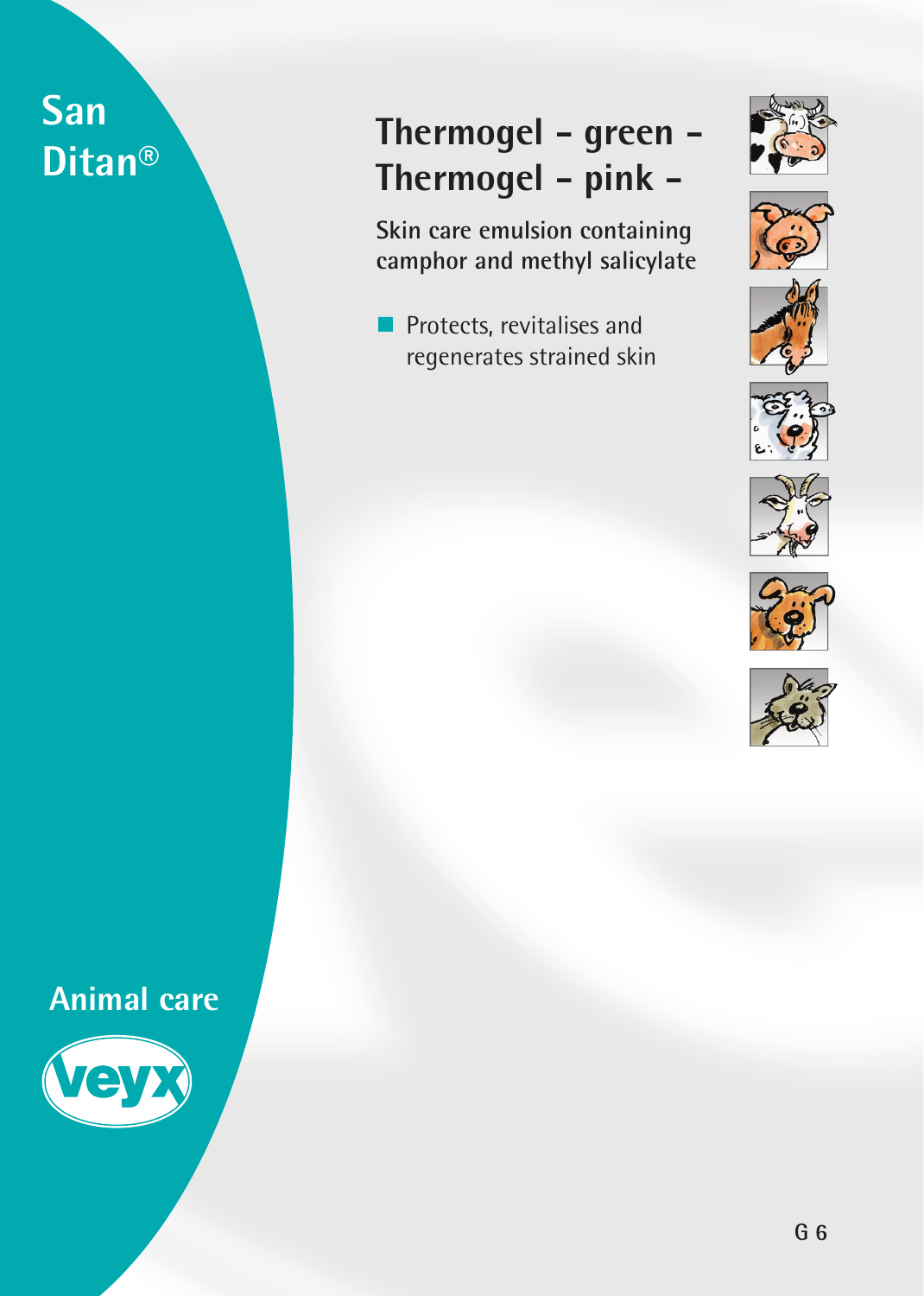

#### **Ingredients (INCI)**

**SanDitan® Thermogel - green:** aqua, camphor, isopropyl alcohol, petrolatum, methyl salicylate, carbomer, sodium hydroxide, CI 47005, CI 42051



**SanDitan® Thermogel - pink:** aqua, camphor, isopropyl alcohol, petrolatum, methyl salicylate, carbomer, sodium hydroxide, CI 47005, CI 16255

#### **Product characteristics**

Proven formulation of care substances containing, amongst others, camphor and methyl salicylate. Because of the unique formulation as a microfine emulsion with particles of 90 %  $<$  10  $\mu$ m in diameter, the finest distribution of these care substances into the pores of the skin is achieved.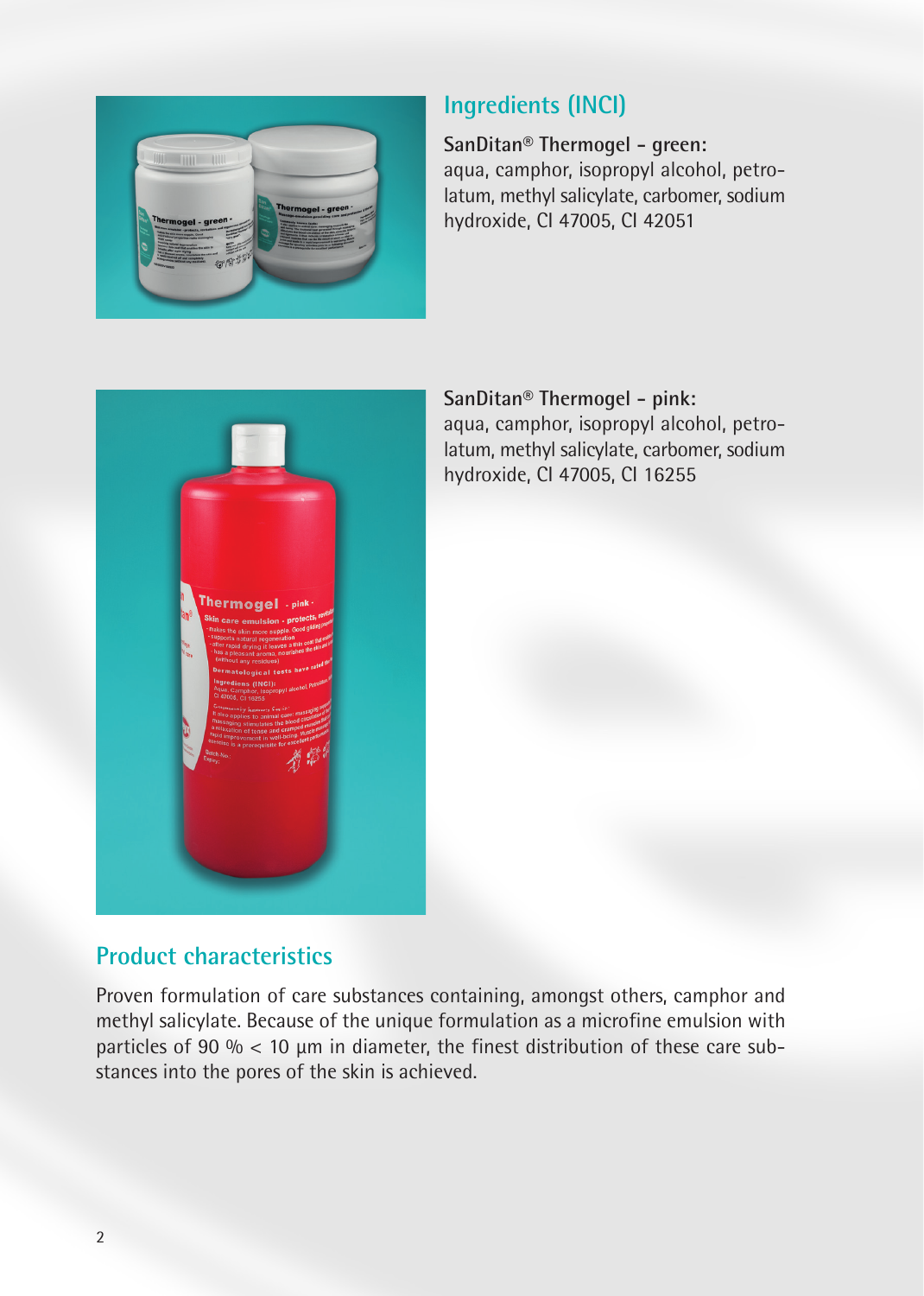#### **Functions**

The Thermogel skin care emulsion

- $\blacksquare$  makes the skin more supple
- $\blacksquare$  supports natural regeneration of the skin
- $\blacksquare$  after rapid drying, leaves a thin coat that enables the skin to breathe
- $\blacksquare$  has a pleasant aroma, nourishes the skin and is easily washed off and completely biodegradable (without any residues)

Good gliding characteristics make massaging much easier.

It also applies to animal care: **massaging supports the well-being.** The frictional heat generated through massaging stimulates the blood circulation of the skin, muscles, tendons and ligaments. Massages thus induce a relaxation of tense and cramped muscles that can be the result of strain or other injuries and lead to a rapid improvement in well-being. Muscle massage for sporting activities prior to or following strenuous exercises is a prerequisite for excellent performance.

### **Application**

After thorough cleaning of the skin SanDitan® Thermogel - green - or SanDitan® Thermogel - pink - should be applied generously and rubbed into the skin.

#### **Notes**

Do not apply to mucous membranes or wounds. Avoid contact with the eyes. SanDitan® Thermogel green and San Ditan® Thermogel pink were dermatologically tested and rated as "very good".

#### **Package sizes**

SanDitan® Thermogel - green - 450 ml box, 1000 ml box SanDitan® Thermogel - pink - 1000 ml bottle

**The information given in this catalogue sheet corresponds to the state of knowledge upon completion. Please, kindly thoroughly read the label prior to use.**